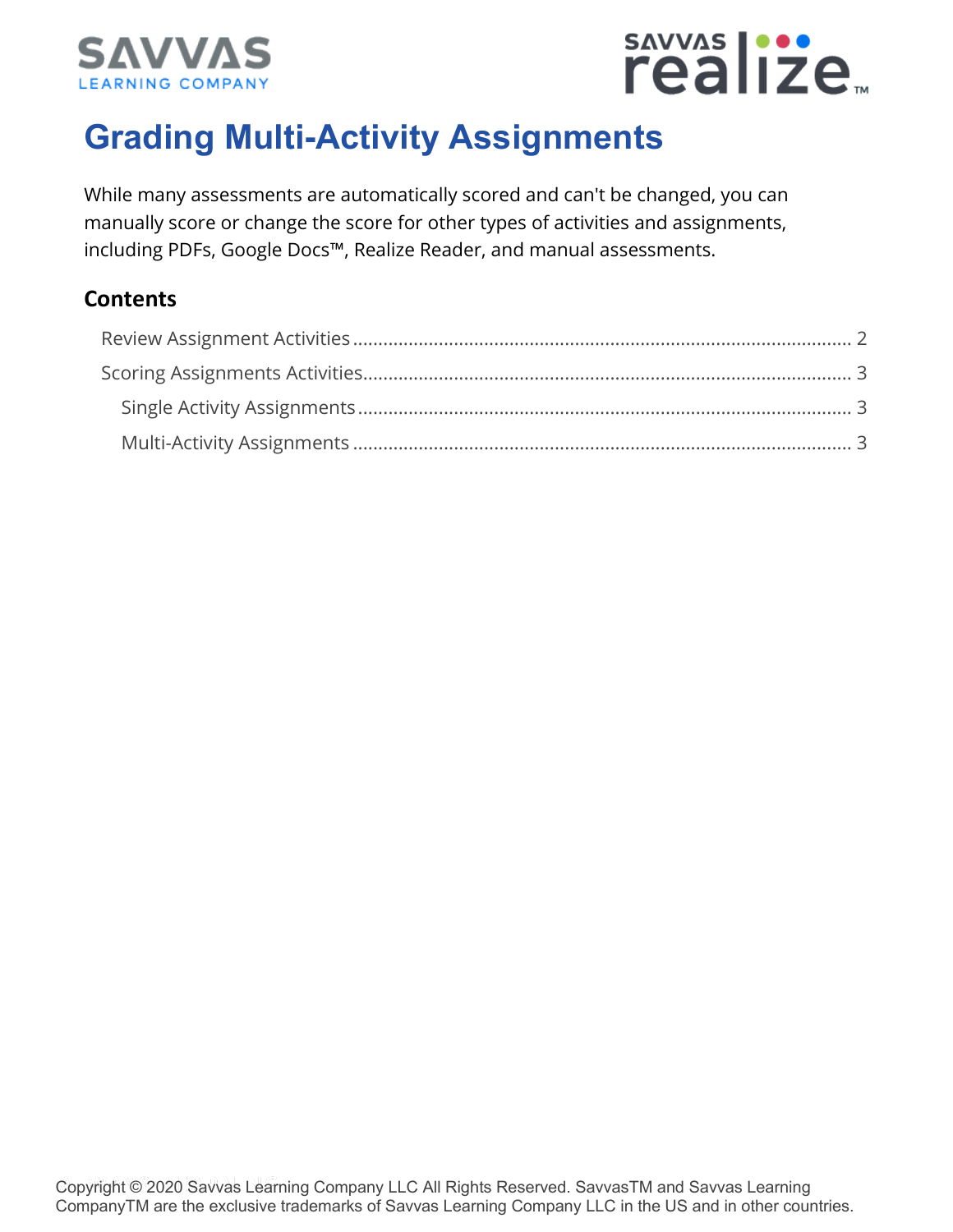

# sAVVAS |...<br>realize<sub>™</sub>

## **Review Assignment Activities**

For scorable assignment activities, including PDFs, Google Docs™, Realize Reader, and manual assessments, you can review and score them directly in the assignment viewer.

| realize.                      | <b>BR</b><br>1 | <b>CLASSES</b> | <b>DATA</b>     |
|-------------------------------|----------------|----------------|-----------------|
| Select a Class                |                |                |                 |
|                               |                |                |                 |
|                               |                |                |                 |
|                               | enV CA Gr 3    |                |                 |
| $\overline{2}$                | C Assignments  | 篇 Calendar     | $\bigcirc$ Disc |
| O New assignment(s) submitted |                |                |                 |
| O New attachment(s) submitted |                |                |                 |

- 1. Click **CLASSES** (*Fig 1 - Step 1*) on the top menu bar, and then click **Assignments** (*Fig 1 – Step 2*) below the class name.
- 2. Select an assignment (*Fig 2 -Step 1*) and click **View student status** (*Fig 2 – Step 2)* in the right panel.
- 3. Select the student (*Fig 3 – Step 1*) to expand the list of activities.
- 4. To view the selected student's completed work, click **Review and Score** (*Fig 3 – Step 2*) next to the activity.

| ← | Assignments by class  | Assignments by student<br>1                                                                    |                                                                         |                                    |
|---|-----------------------|------------------------------------------------------------------------------------------------|-------------------------------------------------------------------------|------------------------------------|
|   | 會 Hide assignments    |                                                                                                |                                                                         |                                    |
|   |                       | <b>Multipart Assignment</b>                                                                    | <b>Status for 5 students</b><br><b>O</b> 1 Completed<br>O O In progress | ø                                  |
|   |                       | Enhanced PDF tool Custom                                                                       | ⊘ 4 Not started<br><b>View student status</b><br><b>Average score</b>   | $\overline{2}$                     |
|   | 2D)                   | I32: Converting Customary Units of Length                                                      | 88%<br><b>Actions</b><br>$\triangle$ Edit<br>$n$ case                   | <b><sup>俞</sup> Hide 国 Preview</b> |
|   | Figure 2              |                                                                                                |                                                                         |                                    |
|   |                       |                                                                                                |                                                                         |                                    |
|   |                       | stacy, gwen                                                                                    | Not Started                                                             |                                    |
| ٠ |                       | Stacey, Gwen                                                                                   | Completed                                                               | 88%                                |
|   | Comments              |                                                                                                |                                                                         |                                    |
|   | Add a Comment         |                                                                                                |                                                                         | Cancel<br>Post                     |
|   | Assigned work         |                                                                                                |                                                                         |                                    |
|   | O<br>1                | Student Edition - Investigation 1 - Shapes and Designs<br><b>Show Activities</b><br>Edit Score | In Progress                                                             | Review and Score<br>$\overline{2}$ |
|   | $\boldsymbol{\delta}$ | ACE - Investigation 1 - Shapes and Designs<br><b>Q</b> Edit Score<br><b>Show Activities</b>    | Completed                                                               | Review and Score<br>85%            |
|   | Figure 3              |                                                                                                |                                                                         |                                    |

*Figure 1*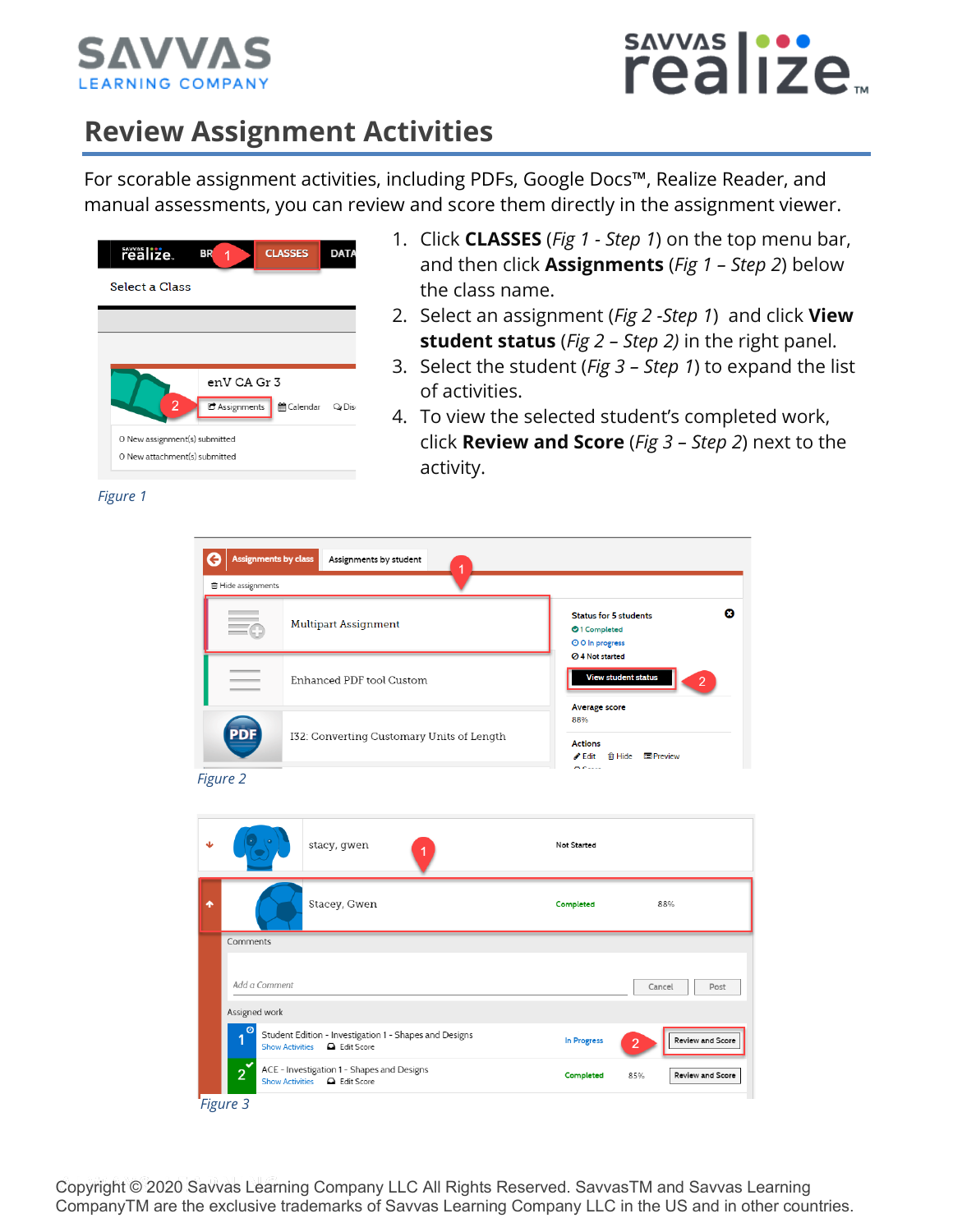



## **Scoring Assignments Activities**

#### **Single Activity Assignments**

For a single-activity assignment, enter a numerical score in the **Score** box (1), and then click outside of the **Score** box to save the score.

| $\leq$ Exit | 132: Converting Customary Units of Length               |  |          |  |  | Stacey, Gwen           |  |  |  | Score: 85 |
|-------------|---------------------------------------------------------|--|----------|--|--|------------------------|--|--|--|-----------|
| 88          | Page $\left(1 + \text{ of } 2 \quad \text{and} \quad Q$ |  | $\oplus$ |  |  | 12   ロ - 国 回 / - 日 」 J |  |  |  |           |
|             |                                                         |  |          |  |  |                        |  |  |  |           |



If you need to change the score, click on the **Pencil Icon**, then edit the score. Click outside of the **Score** box to save your changes

| Stacey, Gwen    | Completed Score: 85 |  |
|-----------------|---------------------|--|
| Danvers, Carol  |                     |  |
| Rogers, Stephen |                     |  |
| Stacey, Gwen    |                     |  |
| Miller, Michael |                     |  |

After you finish reviewing and scoring a student's assignment, select another student from the list at the top and repeat the previous steps to review and score.

### **Multi-Activity Assignments**

You can view student work for each activity in the assignment by clicking on the tab. Click the **Score** box in the activity tab, enter a numerical score, and then click outside of the **Score** box to save the score. Repeat these steps for all additional activities within the assignment.

| < Exit | <b>Multipart Assignment</b>                                                                                           |                                      |                       | Stacey, Gwen | Completed |
|--------|-----------------------------------------------------------------------------------------------------------------------|--------------------------------------|-----------------------|--------------|-----------|
|        | Student Edition - Investigation 1 - 3 ACE - Investigation 1 - Shapes and 3 Mathematical Reflections -<br>$-$ Shapes a | L Designs                            | $-$ Investigation 1 - |              |           |
|        | <b>O</b> In Progress Score: 90                                                                                        | <b>TV</b> Completed Score: 85<br>. . | Completed Score: 0    |              |           |

Copyright © 2020 Savvas Learning Company LLC All Rights Reserved. SavvasTM and Savvas Learning CompanyTM are the exclusive trademarks of Savvas Learning Company LLC in the US and in other countries.